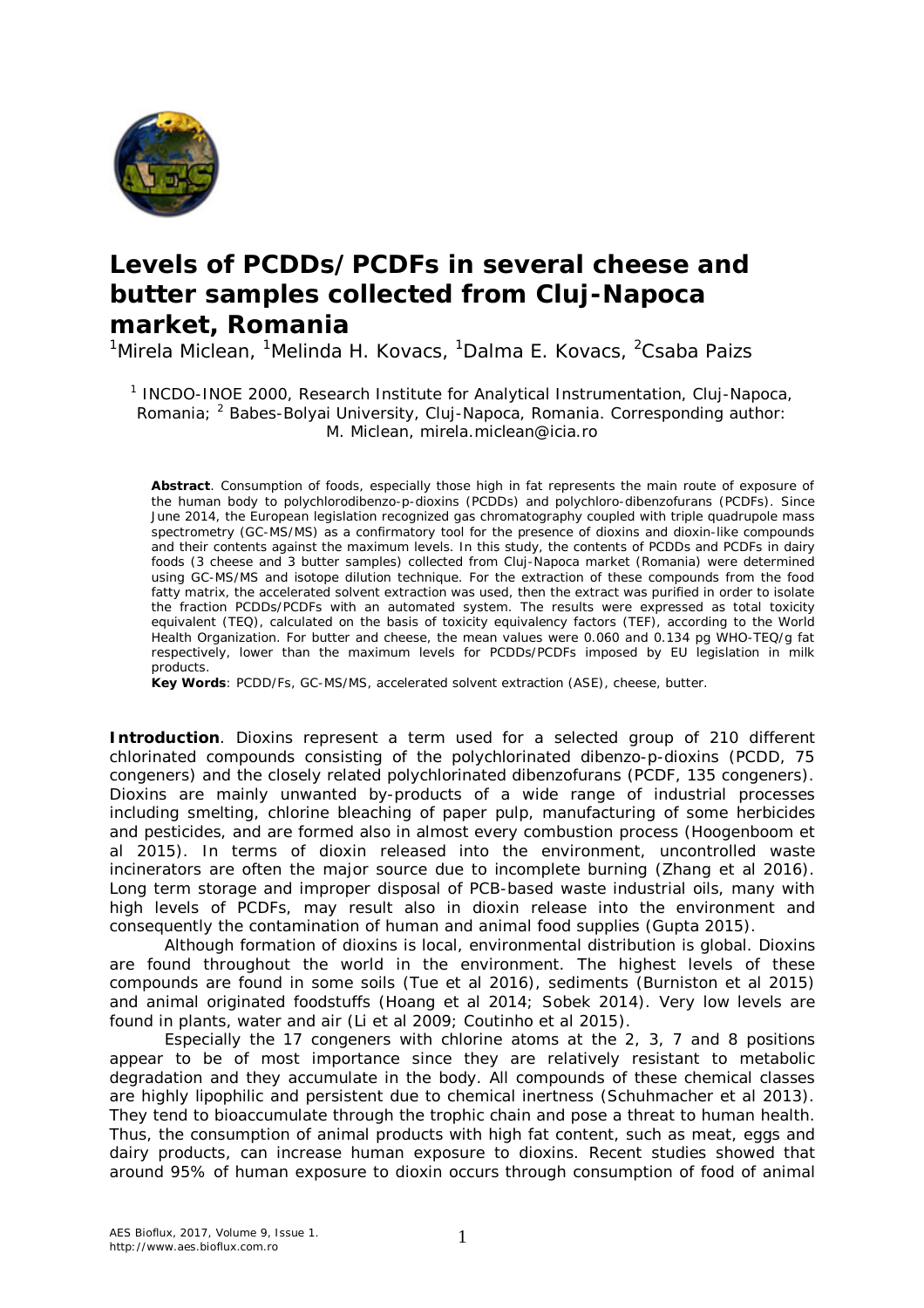origin, such as meat, dairy products and fish (Ghimpeteanu et al 2014). Concerns regarding the exposure to these contaminants and their toxicity capacity exist because these compounds are considered to have the potential to cause endocrine system disruption, skin lesions, immune system damage, reproductive disorders and cancer even at background levels of exposure (Wittsiepe et al 2015). Consequently, accurate detection and quantification of PCDDs/PCDFs in the environment, particularly in food and animal feed become important.

Until recently, the high-resolution gas chromatography/mass spectrometry (HRGC/HRMS) was the only option and the standard method for detecting, confirming and quantification of dioxin and dioxin-like compounds in contaminated samples (Petronijevic et al 2015). Recent technological advances in gas chromatography/triplequadrupole mass spectrometry (GC-QQQMS/MS) technology have led, starting with 23rd of June 2014, to recognize it as a reliable tool that can be used to control the maximum levels (MLs) for PCDDs/PCDFs in food and feed as a full confirmatory method (Application Note 10380; L'Homme et al 2015).

Because human exposure to dioxins occurs mostly from ingesting fatty foods, the aim of this study was to evaluate PCDDs/PCDFs presence in commercially available common used dairy foodstuffs using GC-MS/MS.

**Material and Method**. A number of 6 dairy food samples, including 3 types of butter (two with 65% and one with 82% fat content), 2 types of melted cheese (23%, 24% fat content, respectively) and 1 type of pressed cheese (25% fat) were collected from local market in Cluj-Napoca, Romania. The food items were sampled in their genuine package, were brought to the laboratory and subsequently analyzed.

Solvents (hexane, toluene, dichloromethane) SupraSolv were for gas chromatography (Merck, Darmstadt, Germany). Ultrapure water (18.2 MΩ cm) was prepared by a Direct Q UV 3 Millipore system (Bedford, MA, USA). The disposable columns (multi-layer acidic silica gel column, Florisil column, large and small carbon columns) for the automated clean-up were obtained from LCTech (Germany).

All congeners of PCDDs/PCDFs were quantitated against their own 13C-labeled internal standards. The calibration curves - 5 levels - for PCDDs/PCDFs were prepared using CIL-EDF-4947 Calibration Solutions [CS1-CS5]. Extraction and Syringe recoveries were measured with Extraction Standard Solution (CIL-EDF-4139) and Syringe Standard Solution (CIL-ED-4140) (CIL). All the standard solutions were acquisitioned from LGC Standards (Germany) and were distributed by Cambridge Isotopic Laboratories (Cerilliant, CIL, Round Rock, TX, USA).

ASE Prep DE (diatomaceous earth) (Thermo Scientific) was used in the extraction cell, during the extraction stage. Pure grade helium gas, 99.9999% was purchased from Linde Gas (Timisoara, Romania).

Samples were weighed using an AS 60/220.R2 analytical balance (Radwag, Poland). The extraction of PCDDs/PCDFs from dairy samples was performed using an Accelerated Solvent Extractor (ASE 350, Dionex USA) equipped with 22 mL stainless steel extraction cells, cellulose extraction filters (Thermo Scientific, USA) and 250 mL clear collection bottles and supplied with 99.999% nitrogen (Linde Gas, Romania). The extracts were further purified using an automated sample clean-up system (DexTech, LCTech, Germany) on 4 columns. Rotary evaporator (Laborota 4010, Heidolph, Germany) coupled with a vacuum pump (Ilmvac, Germany) was used for extract concentration. For PCDDs/PCDFs analysis, a gas chromatograph coupled with triple quadrupole mass spectrometer (Trace 1300 GC/TSQ 8000, Thermo Scientific, USA) equipped with a Programmable Temperature Vaporizer (PTV)-based injector, TriPlus RSH autosampler and a Thermo Scientific TraceGOLD TG-5SilMS (60 m  $\times$  0.25 mm I.D.  $\times$  0.25 µm) capillary column was used.

An amount of 5-6 g of food samples, weighted with 0.1 mg accuracy was homogenized and mixed with diatomaceous earth and placed in the ASE extraction cell. Before extraction, samples were spiked with internal standard containing native and 13C12-labeled PCDDs and PCDFs. The fat extraction was carried out using an ASE. The extraction solvents were toluene: hexane (1:1) at a temperature of 120°C and pressure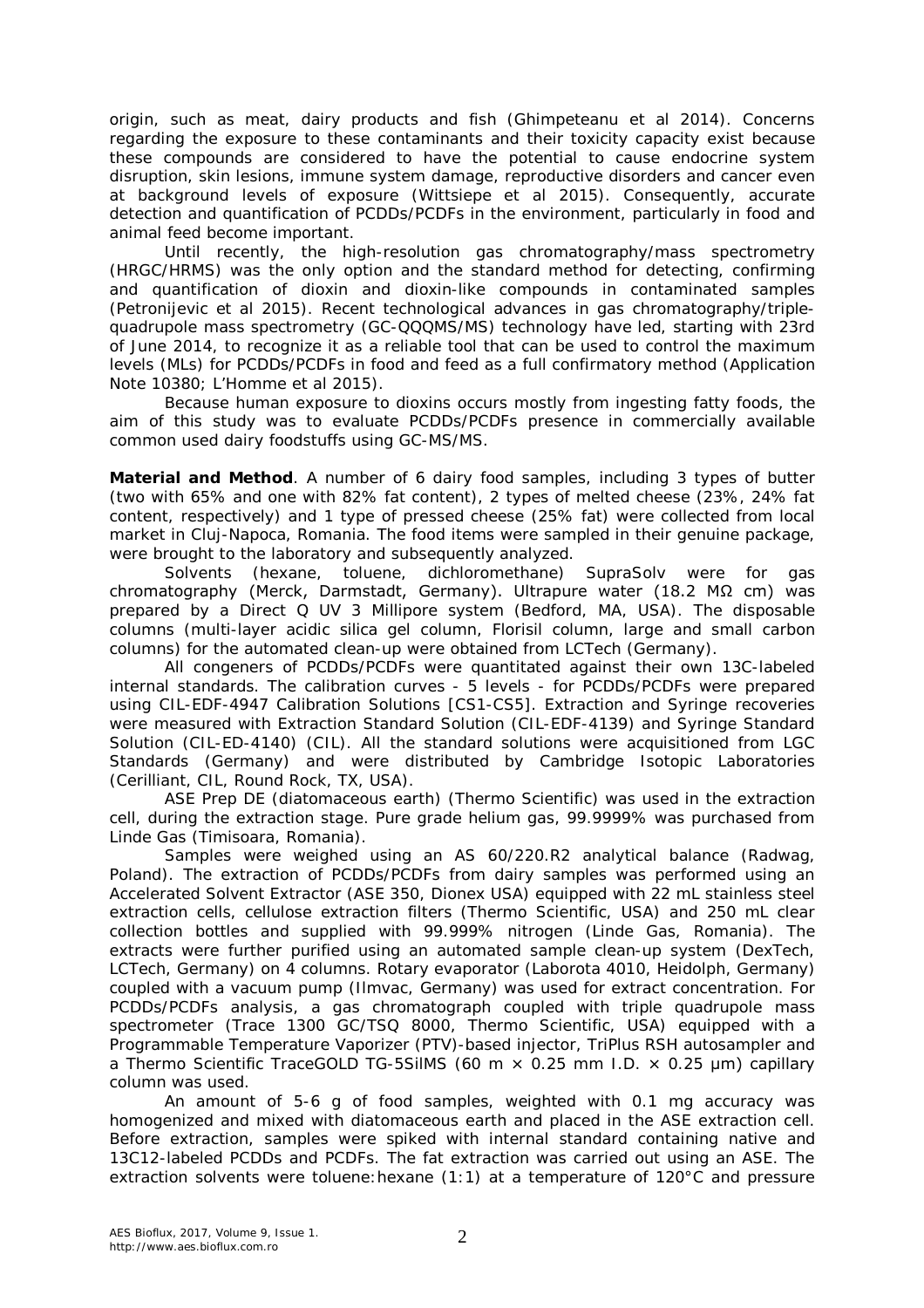of 120 bar with two cycle of extraction. The resulting extract was passed through automated sample clean-up equipment using four columns. The extraction volume was concentrated to 2 mL on the rotary evaporator. Finally, samples were dried under gentle  $N_2$  flow and reconstituted with 10  $\mu$ L of nonane and transferred to vials adding 15  $\mu$ L of internal standard.

The concentrated sample extract was injected into the GC-MS/MS system, with the following oven temperature program: 120°C with 2 min hold time, followed by an increases with 40°C min<sup>-1</sup> up to 220°C and maintained at this temperature for 15 minutes, increased again with 2.3°C min<sup>-1</sup> until 250°C and hold at this temperature for 13.5 minutes, followed by a new increase with  $20^{\circ}$ C min<sup>-1</sup> up to 310°C and hold at this final temperature for 10 minutes. The transfer line temperature and ion source temperature were set at 270 and 250°C, respectively.

Data processing was performed using TargetQuan software which make quantitation based upon relative response factors, incorporating toxic equivalence factors (TEFs) to automatically calculate toxic equivalence quotients (TEQs), and finally determines total TEQ.

The concentrations are expressed as World Health Organisation (WHO) toxic equivalents (TEQs) using WHO-2005-TEF.

**Results and Discussion**. The concentrations of sum of PCDDs/PCDFs in the dairy food are shown in Table 1. They were expressed as World Health Organisation (WHO) toxic equivalent using the WHO-toxic equivalency factors (WHO-TEFs). WHO-TEFs for human risk assessment are based on the conclusions of the World Health Organisation (WHO) - International Programme on Chemical Safety (IPCS) expert meeting which was held in Geneva in June 2005 (Van der Berg et al 2006).

The obtained concentrations for the sum of PCDDs/PCDFs in the investigated samples were far below the EU's maximum level of 2.5 pg/g fat in dairy products (EC 1259/2011).

Table 1

| Crt. no | Sample                  | PCDD/Fs, pg WHO-TEQ/g fat |
|---------|-------------------------|---------------------------|
|         | Butter, 65% fat         | 0.027                     |
| っ       | Butter, 65% fat         | 0.011                     |
| 3       | Butter, 82% fat         | 0.142                     |
| 4       | Melted cheese, 23% fat  | 0.054                     |
| 5       | Melted cheese, 24% fat  | 0.243                     |
|         | Pressed cheese, 25% fat | 0.106                     |

Contents of sum of dioxins and furans (PCDDs/PCDFs) (pg WHO-TEQ/g fat, using TEF, 2005)

In butter samples, the dominant congeners were 12378-PeCDD, 1234678-HpCDD, 123478-HxCDF, 123678-HxCDF and 234678-HxCDF. In cheese samples, the 12378- PeCDF and 1234678-HpCDD were the most abundant congeners.

The obtained values were lower than those reported by Pizarro-Aránguiz et al (2015) for dairy products from Chile during the 2011-2013 survey. Also, PCDDs/PCDFs concentrations in butter samples recorded in our study were lower than those obtained by Malisch & Dilara (2007) in butter samples from European Union countries.

 The mean concentration of PCDDs/PCDFs in cheese samples (0.134 pg WHO-TEQ/g fat) in our study was higher than that obtained in cheese (0.081 pg WHO-TEQ/g fat) from Taiwan markets, but the mean concentration of PCDDs/PCDFs in butter samples (0.060 pg WHO-TEQ/g fat) was lower than concentration in butter (0.338 pg WHO-TEQ/g fat) collected in Taiwan markets from 2004 to 2012 (Lee et al 2016).

**Conclusions**. This study regarding the PCDDs/PCDFs content in 6 dairy products (3 butter and 3 cheese items) collected from the Cluj-Napoca market has demonstrated that these products are safe for consumption. The concentrations of PCDDs/PCDFs were low compared to maximum levels laid down in European regulations.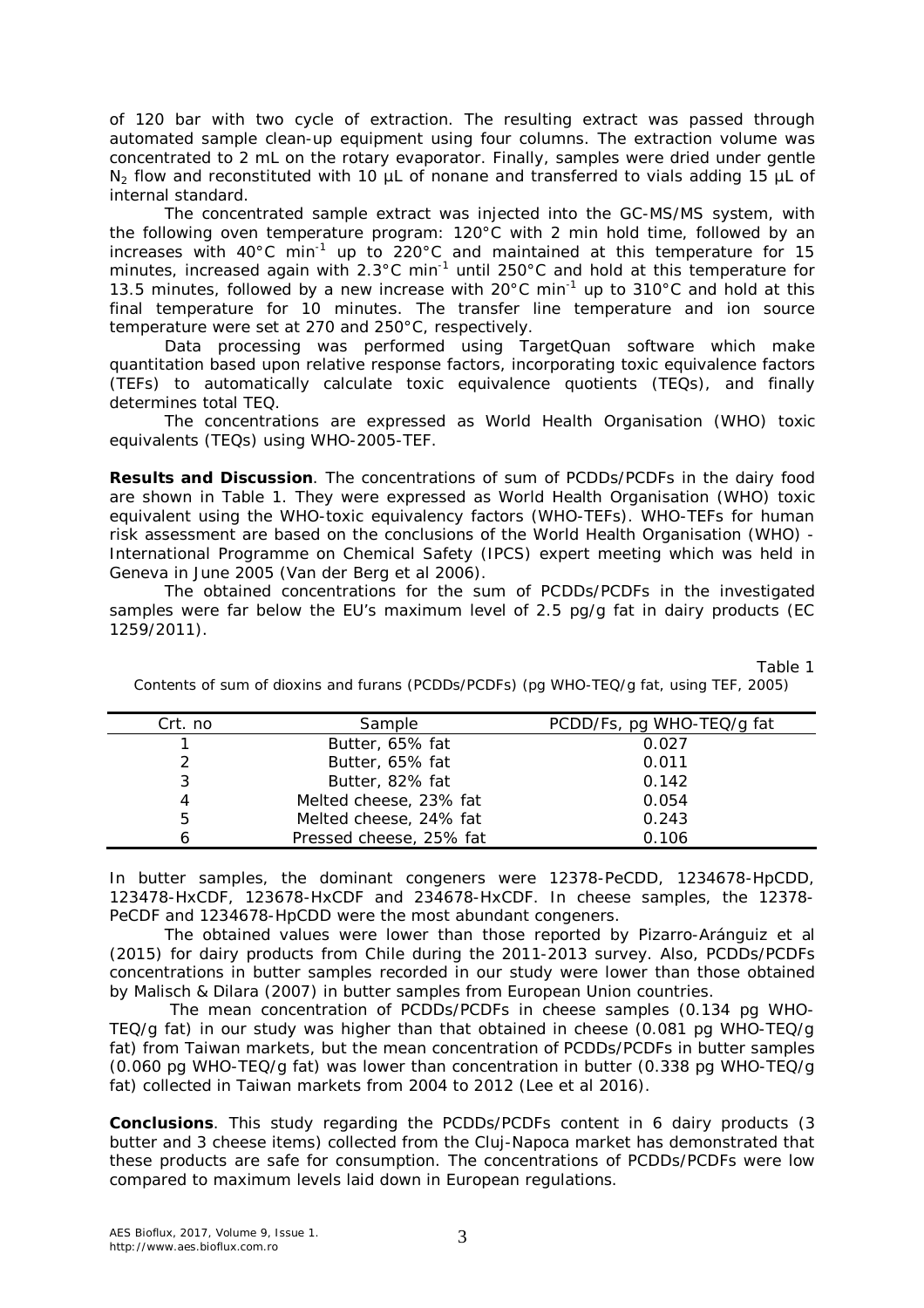**Acknowledgements**. This work was funded by Core Program, under the support of ANCS, project no. PN 16.40.02.01, Sectorial Operational Programme "Increase of Economic Competitiveness", Priority Axis II, Project Number 1887, INOVAOPTIMA, code SMIS-CSNR 49164.

## **References**

- Application Note 10380 Thermo Scientific. Cojocariu C., Abalos M., Abad Holgado E., Silcock P., Meeting the European Commission performance criteria for the use of triple quadrupole GC-MS/MS as a confirmatory method for PCDD/Fs in food and feed samples. Available at: https://www.thermofisher.com/content/dam/tfs/ATG/CMD/CMD%20Documents/Ap plication%20&%20Technical%20Notes/Mass%20Spectrometry/GC%20MS/AN-10380-TSQ-8000-EVO-PCDD-FS-AN10380-EN.pdf. Accessed: September, 2016.
- Burniston D. A., Klawunn P., Hill B., Marvin C. H., 2015 Polychlorinated dibenzo-p-dioxins and dibenzofurans in Niagara River suspended sediments. Chemosphere 123:71-78.
- Coutinho M., Albuquerque M., Silva A. P., Rodrigues J., Borrego C., 2015 Long-time monitoring of polychlorinated dibenzo-p-dioxins and dibenzofurans over a decade in the ambient air of Porto, Portugal. Chemosphere 137:207-213.
- EC 1259/2011 Commission Regulation (EC) No 1259/2011 of 2 December 2011 amending Regulation (EC) No 1881/2006 as regards maximum levels for dioxins, dioxin-like PCBs and non dioxin-like PCBs in foodstuffs. Official journal of the European Union, L 320(18):18-23.
- Ghimpeteanu O. M., Militaru M., Scippo M. L., 2014 Dioxins and polychlorinated biphenyls contamination in poultry liver related to food safety - a review. Food Control 38:47- 53.
- Gupta R. C., 2015 Handbook of toxicology of chemical warfare agents. Elsevier Press, Inc., USA, 2nd edition, 618 pp.
- Hoang T. T., Traag W. A., Murk A. J., Hoogenboom R. L. A. P., 2014 Levels of polychlorinated dibenzo-p-dioxins, dibenzofurans (PCDD/Fs) and dioxin-like PCBs in free range eggs from Vietnam, including potential health risks. Chemosphere 114:268-274.
- Hoogenboom R., Traag W., Fernandes A., Rose M., 2015 European Developments Following Incidents with Dioxins and PCBs in the Food and Feed. Food Control 50:670-683.
- L'Homme B., Scholl G., Eppe G., Focant J.-F., 2015 Validation of a gas chromatography– triple quadrupole mass spectrometry method for confirmatory analysis of dioxins and dioxin-like polychlorobiphenyls in feed following new EU Regulation 709/2014. Journal of Chromatography A 1376: 149-158.
- Lee C. C., Lin H. T., Kao Y. M., Chang M. H., Chen H. L., 2016 Temporal trend of polychlorinated dibenzo-p-dioxin/polychlorinated dibenzofuran and dioxin likepolychlorinated biphenyl concentrations in food from Taiwan markets during 2004- 2012. Journal of Food and Drug Analysis 24(3):644-652.
- Li X., Peng P., Zhang S., Man R., Sheng G., Fu J., 2009 Removal of polychlorinated dibenzo-p-dioxins and polychlorinated dibenzofurans by three coagulants in simulated coagulation processes for drinking water treatment. Journal of Hazardous Materials 162:180-185.
- Malisch R., Dilara P., 2007 PCDD/Fs and PCBs in butter samples from new European Union member states and a candidate country: analytical quality control, results and certain PCB-specific aspects. Chemosphere 67:S79-S89.
- Petronijevic R., Radicevic T., Jankovic V., 2015 Methods for determination of dioxins and dioxin-like compounds - a brief review of recent advances. Procedia Food Science 5:227-230.